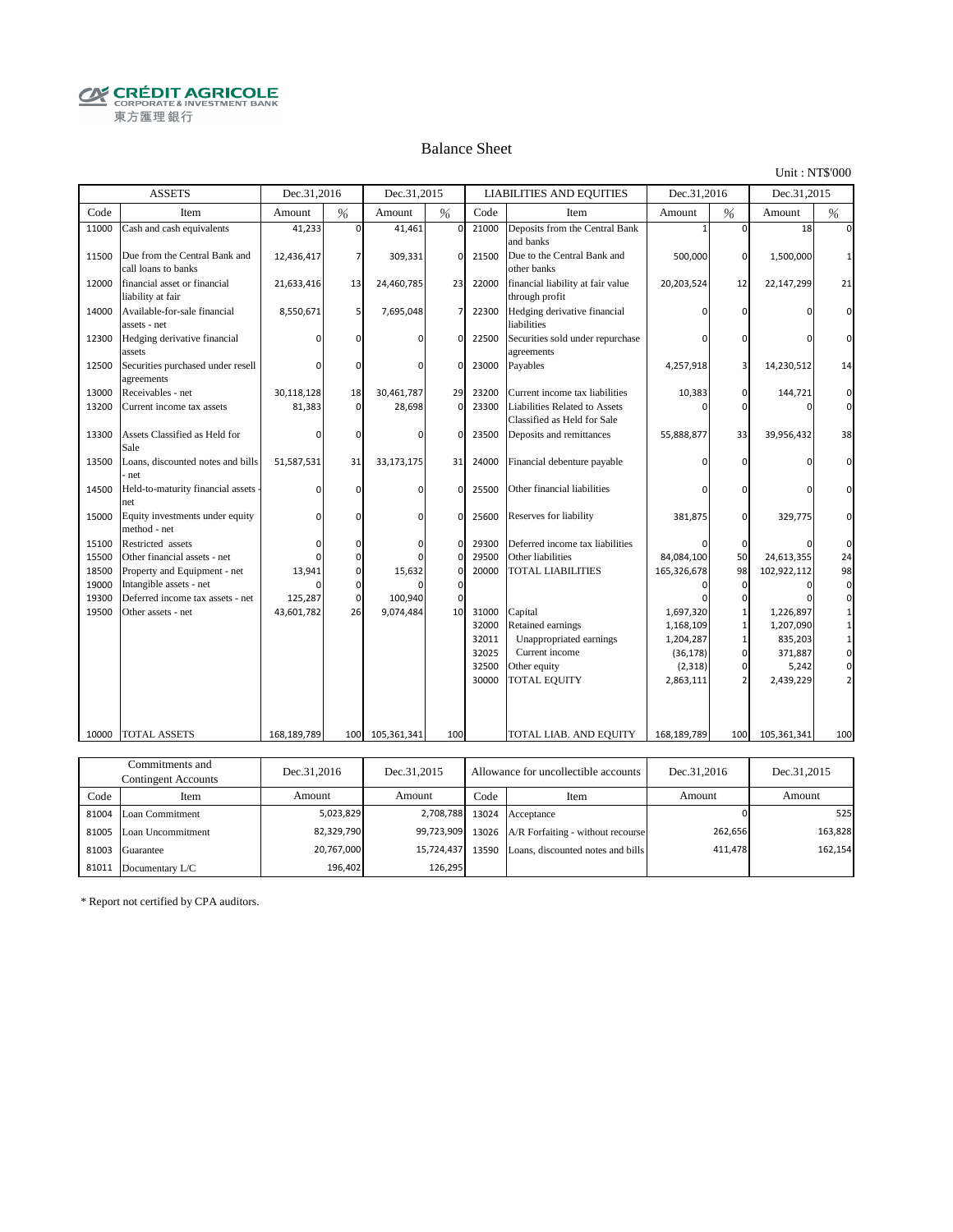**CALCOUT AGRICOLE**<br>
CORPORATE & INVESTMENT BANK<br>
東方匯理銀行

#### Consolidate Income Statement

Unit : NT\$'000

|       |                                                                                                  | Jan.-Dec., 2016       |                | Jan.-Dec., 2015    |                | Variable %  |
|-------|--------------------------------------------------------------------------------------------------|-----------------------|----------------|--------------------|----------------|-------------|
| 代碼    | 項<br>目                                                                                           | Amount                | $\%$           | Amount             | $\%$           |             |
| 41000 | Interest income                                                                                  | 1,241,784             | 127            | 868,791            | 89             | 43          |
| 51000 | Interest expense                                                                                 | (720,060)             | (74)           | (494, 695)         | (51)           | 46          |
|       | Net interest (expense) income                                                                    | 521,724               | 53             | 374,096            | 38             | 39          |
|       | Other operating income                                                                           |                       | 0              | 0                  | $\overline{0}$ | $\mathbf 0$ |
|       | Commission income                                                                                | 78,352                | 8              | 127,556            | 13             | (39)        |
|       | Gain (loss) on financial assets or liabilities<br>measured at fair value through profit and loss | (107, 111)            | (11)           | (112, 450)         | (11)           | (5)         |
|       | Realized gain (loss) on available-for-sale<br>financial assets                                   | (68, 470)             | (7)            | (34, 631)          | (4)            | 98          |
|       | Realized gain (loss) on held-to-maturity<br>financial assets                                     |                       | 0              | 0                  | 0              | 0           |
|       | Foreign exchange gains (losses) - net                                                            | 270,289               | 28             | 448,304            | 46             | (40)        |
|       | Impairment loss on assets (reversal of                                                           | 0                     | 0              | 0                  | 0              | 0           |
|       | impairment loss on assets)<br>Others                                                             |                       |                |                    | 19             |             |
|       | Net income                                                                                       | 283,587               | 29             | 189,845<br>992,720 |                | 49          |
|       |                                                                                                  | 978,371               | 100            |                    | 101<br>0       | (1)         |
| 58200 | Bad debt expenses                                                                                | (401,006)<br>$\Omega$ | (41)           | 0                  |                | <b>NA</b>   |
|       | Operating expenses                                                                               |                       | $\mathbf 0$    | 0                  | 0              | $\pmb{0}$   |
| 58500 | Employee benefits                                                                                | (320, 722)            | (33)           | (298, 709)         | (31)           | 7           |
| 59000 | Depreciation and amortization expense                                                            | (2, 533)              | $\mathbf{0}$   | (3, 124)           | $\mathbf 0$    | (19)        |
| 59500 | Other general and administrative expenses                                                        | (307, 652)            | (31)           | (274, 819)         | (28)           | 12          |
|       | Consolidated income (loss) from continuing operations before<br>income tax                       | (53, 542)             | (5)            | 416,068            | 43             | (113)       |
| 61003 | Consolidated income (loss) from continuing operations - Income<br>tax (expense) benefit          | 17,365                | 2              | (44, 181)          | (5)            | (139)       |
|       | Consolidated income (loss) from continuing operations - after<br>income tax                      | (36, 177)             | (4)            | 371,887            | 38             | (110)       |
| 62500 | Income (loss) from discontinued operations                                                       | 0                     | $\overline{0}$ | 0                  | $\overline{0}$ | 0           |
|       | Net income (loss)                                                                                | (36, 177)             | (4)            | 371,887            | 38             | (110)       |
|       | Other comprehensive income                                                                       |                       |                |                    |                |             |
| 65001 | Exchange differences on cumulative translation adjustments                                       | 5,034                 | 1              | 3,028              | $\overline{0}$ | 66          |
| 65011 | Unrealized gain (loss) on available-for-sale financial assets                                    | (12, 595)             | (1)            | 4,739              | 0              | (366)       |
| 65031 | Remeasurement of defined benift plans                                                            | 0                     | $\overline{0}$ | 0                  | $\overline{0}$ | 0           |
|       | 65051 Other comprehensive income after tax                                                       |                       | 0              | 0                  | 0              | 0           |
|       | Total other comprehensive income                                                                 | (43, 738)             | (4)            | 379,654            | 39             | (112)       |
|       | Net income belong to:                                                                            |                       |                |                    |                |             |
|       | Owners' equity                                                                                   | (36, 177)             | (4)            | 371,887            | 38             | (110)       |
|       | Non-controlling Interests                                                                        |                       | 0              | 0                  | $\overline{0}$ |             |
|       | Total other comprehensive income belong to:                                                      |                       |                |                    |                |             |
|       | Owners' equity                                                                                   | (43, 738)             | (4)            | 379,654            | 39             | (112)       |
|       | Non-controlling Interests                                                                        |                       | 0              |                    | $\overline{0}$ |             |

\* Report not certified by CPA auditors.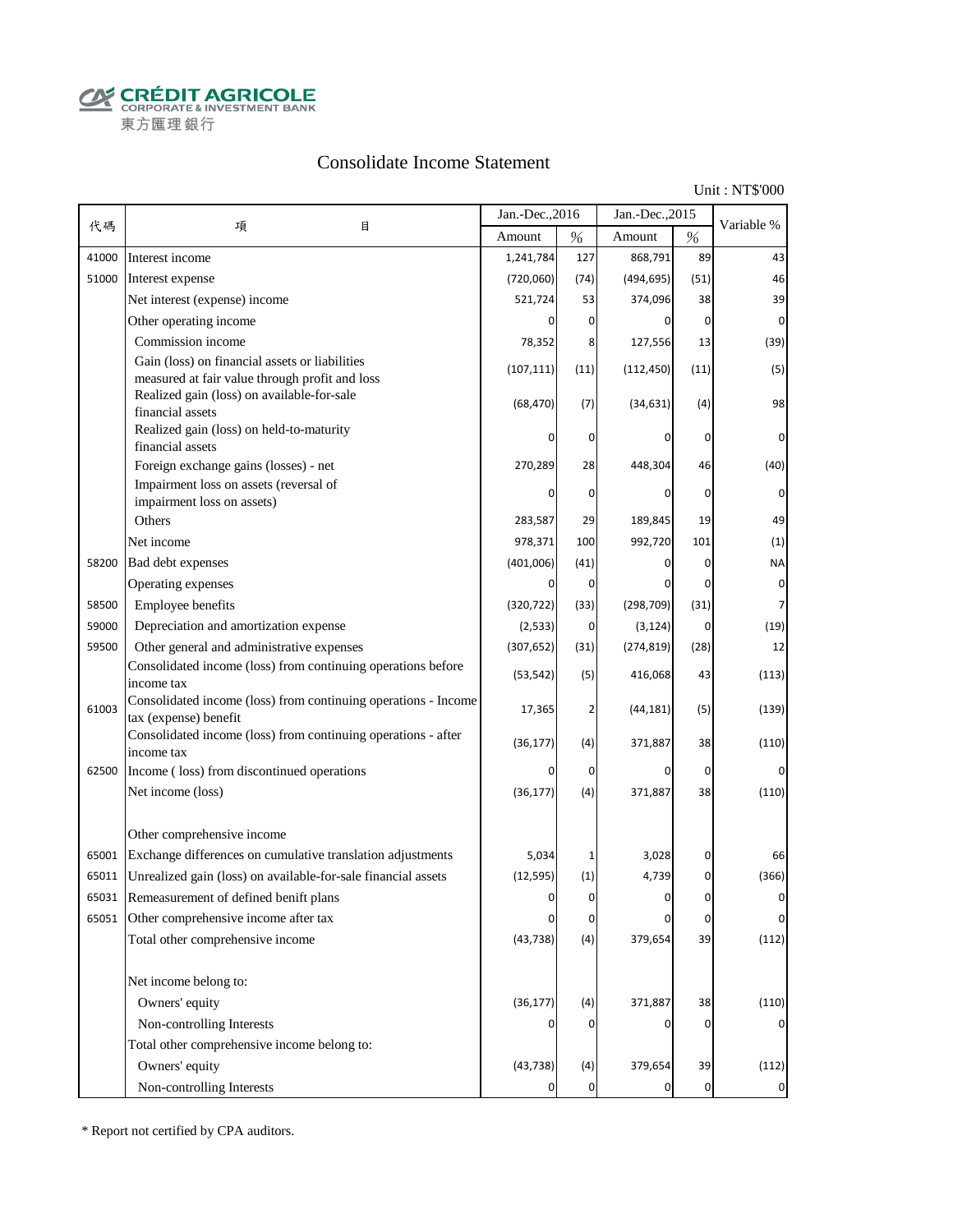

#### Information on fair value hierarchy of financial instruments

#### Unit : NT\$'000

| Instrument item meansured at fair value        |                          | Dec.31,2016 |            |         | Dec.31,2015 |           |                          |         |
|------------------------------------------------|--------------------------|-------------|------------|---------|-------------|-----------|--------------------------|---------|
|                                                | Total                    | Level 1     | Level 2    | Level 3 | Total       | Level 1   | Level 2                  | Level 3 |
| Non-derivative financial instruments           |                          |             |            |         |             |           |                          |         |
| Asset                                          |                          |             |            |         |             |           |                          |         |
| Financial assets designated at fair value      | 1,011,301                | 1,011,301   |            |         | 2,002,821   | 2,002,821 |                          |         |
| through profit or loss                         |                          |             |            |         |             |           |                          |         |
| Held for trading financial asset               | 1,011,301                | 1,011,301   |            |         | 2,002,821   | 2,002,821 |                          |         |
| Equity investment                              |                          |             |            |         |             |           |                          |         |
| <b>Bond</b> investment                         | 1,011,301                | 1,011,301   |            |         | 2,002,821   | 2,002,821 |                          |         |
| Others                                         |                          |             |            |         |             |           |                          |         |
| Financial assets designated at fair value      |                          |             |            |         |             |           |                          |         |
| through profit or loss on initial recognition  |                          |             |            |         |             |           |                          |         |
| Available-for-sale financial assets            | 8,550,671                | 5,107,896   | 3,442,775  |         | 7,695,396   | 6,495,320 | 1,200,076                |         |
| Equity investment                              |                          |             |            |         |             |           |                          |         |
| Bond investment                                | 8,000,530                | 5,107,896   | 2,892,634  |         | 6,495,320   | 6,495,320 |                          |         |
| Others                                         | 550,141                  |             | 550,141    |         | 1,200,076   |           | 1,200,076                |         |
| Liabilities                                    |                          |             |            |         |             |           |                          |         |
| Financial liabilities designated at fair value |                          |             |            |         |             |           |                          |         |
| through profit or loss                         |                          |             |            |         |             |           |                          |         |
| Held for trading financial liabilities         |                          |             |            |         |             |           |                          |         |
| Financial liabilities designated at fair value |                          |             |            |         |             |           |                          |         |
| through profit or loss on initial recognition  |                          |             |            |         |             |           |                          |         |
| Derivatives financial instruments              |                          |             |            |         |             |           |                          |         |
| Asset                                          |                          |             |            |         |             |           |                          |         |
| Financial assets designated at fair value      | 20,622,115               |             | 20,622,115 |         | 22,457,964  |           | 22,457,964               |         |
| through profit or loss                         |                          |             |            |         |             |           |                          |         |
| Hedging derivative financial assets            | $\overline{\phantom{m}}$ |             |            | ٠       |             |           | $\overline{\phantom{a}}$ |         |
| Liabilities                                    |                          |             |            |         |             |           |                          |         |
| Financial liabilities designated at fair value | 20.203.524               |             | 20,203,524 |         | 22,147,299  |           | 22,147,299               |         |
| through profit or loss                         |                          |             |            |         |             |           |                          |         |
| Hedging derivative financial liabilities       |                          |             |            |         |             |           |                          |         |

#### Financial asset changes in fair value measurement level 3

|                                               |           |           |                       |                        |              |                        |               | <b>Unit: NT\$'000</b> |
|-----------------------------------------------|-----------|-----------|-----------------------|------------------------|--------------|------------------------|---------------|-----------------------|
|                                               | Beginning |           | Profit/Loss valuation | Increase during period |              | Decrease during period |               |                       |
| Item                                          | retained  | Income    | Other comprehe        |                        | Transfers to | Sale, disposal         | Converted out | Ending retained       |
|                                               | earnging  | statement | income                | Buy in or issue        | Level 3      | or settlement          | from Level 3  | earning               |
| Financial assets designated at fair value     |           |           |                       |                        |              |                        |               |                       |
| through profit or loss                        |           |           |                       |                        |              |                        |               |                       |
| Held for trading financial assets             |           |           |                       |                        |              |                        |               |                       |
| Financial assets designated at fair value     |           |           |                       |                        |              |                        |               |                       |
| through profit or loss on initial recognition |           |           |                       |                        |              |                        |               |                       |
| Available-for-sale financial assets           |           |           |                       |                        |              |                        |               |                       |
| Hedging derivative financial assets           |           |           |                       |                        |              |                        |               |                       |
|                                               |           |           |                       |                        |              |                        |               |                       |

#### Financial liabilities changes in fair value measurement level 3

|                                                |                      |   |                                               |                 |                         |                                 |                               | Unit: NT\$'000             |
|------------------------------------------------|----------------------|---|-----------------------------------------------|-----------------|-------------------------|---------------------------------|-------------------------------|----------------------------|
|                                                | Beginning            |   |                                               |                 | Increase during period  |                                 | Decrease during period        |                            |
| Item                                           | retained<br>earnging |   | Valuation of profit/loss during<br>the period | Buy in or issue | Transfers to<br>Level 3 | Sale, disposal<br>or settlement | Converted out<br>from Level 3 | Ending retained<br>earning |
| Financial liabilities designated at fair value |                      |   |                                               |                 |                         |                                 |                               |                            |
| through profit or loss                         |                      |   |                                               |                 |                         |                                 |                               |                            |
| Held for trading financial liabilities         |                      |   |                                               |                 |                         |                                 |                               |                            |
| Financial liabilities designated at fair value |                      |   |                                               |                 |                         |                                 |                               |                            |
| through profit or loss on initial recognition  |                      |   |                                               |                 |                         |                                 |                               |                            |
| Hedging derivative financial liabilities       |                      | ۰ |                                               |                 |                         | <b>.</b>                        |                               |                            |
|                                                |                      |   |                                               |                 |                         |                                 |                               |                            |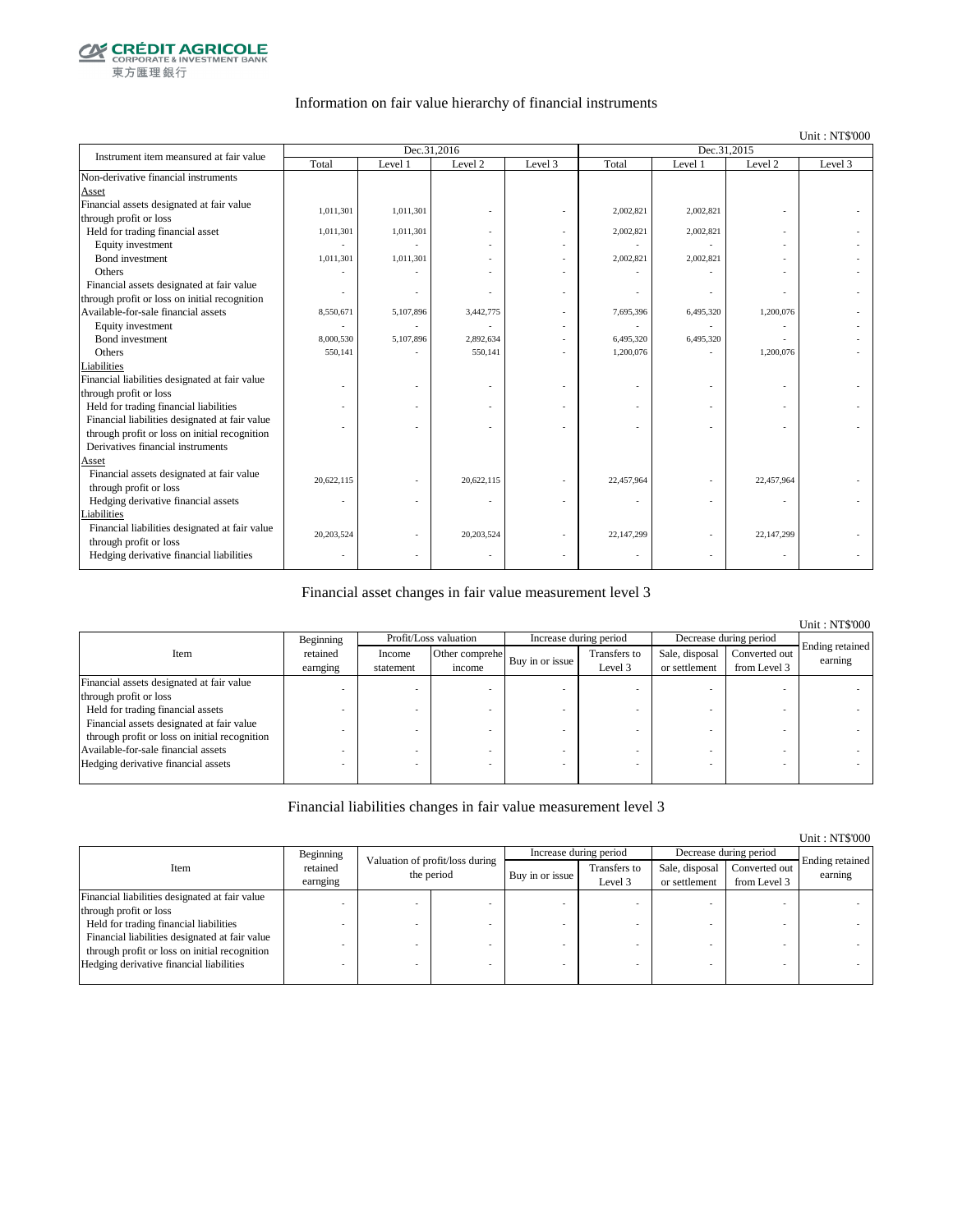

#### ASSETS QUALITY

Unit : NT\$'000, %

| Year \ Month               |                                  | Dec.31,2016       |                          |                                                 |                     |                                                                  |                          | Dec.31,2015              |                                                 |                      |                                                      |  |
|----------------------------|----------------------------------|-------------------|--------------------------|-------------------------------------------------|---------------------|------------------------------------------------------------------|--------------------------|--------------------------|-------------------------------------------------|----------------------|------------------------------------------------------|--|
|                            | <b>ITEM</b>                      | Overdue<br>Amount | Loan<br>Amount           | $%$ of<br>Overdue<br>loans<br>to Total<br>loans |                     | $%$ of<br>Loan loss reserve Loan loss reserve<br>to Overdue Loan | Overdue<br>Amount        | Loan<br>Amount           | $%$ of<br>Overdue<br>loans<br>to Total<br>loans | Loan loss<br>reserve | $%$ of<br>Loan loss<br>reserve<br>to Overdue<br>Loan |  |
| Corporate Finance          | Security                         | $\sim$            | 200,860                  |                                                 | 411,478             |                                                                  | $\blacksquare$           | 216,699                  |                                                 | 162,154              |                                                      |  |
|                            | Unsecurity                       |                   | 51,798,150               |                                                 |                     | <b>NA</b>                                                        |                          | 33,118,630               |                                                 |                      |                                                      |  |
|                            | Housing Loan                     |                   |                          | $\sim$                                          |                     |                                                                  |                          | $\overline{\phantom{a}}$ |                                                 |                      |                                                      |  |
|                            | Cash card                        |                   |                          | $\overline{\phantom{a}}$                        |                     |                                                                  |                          |                          |                                                 |                      | <b>NA</b>                                            |  |
| <b>Consumer Finace</b>     | Small credit Loan                |                   |                          | $\sim$                                          |                     |                                                                  | $\overline{\phantom{0}}$ | $\overline{\phantom{0}}$ |                                                 |                      |                                                      |  |
|                            | Security<br>Others<br>Unsecurity |                   |                          |                                                 |                     |                                                                  | $\overline{\phantom{0}}$ | $\overline{\phantom{0}}$ |                                                 |                      |                                                      |  |
|                            | Total                            | ۰.                | 51,999,010               | $\sim$                                          | 411,478             |                                                                  |                          | 33,335,329               |                                                 | 162,154              |                                                      |  |
|                            |                                  | Overdue<br>Amount | A/R<br>Amount            | $%$ of<br>Overdue A/R<br>to Total A/R           | Provision<br>Amount | $%$ of<br>Provision to<br>Overdue Loan                           | Overdue<br>Amount        | A/R<br>Amount            | $%$ of<br>Overdue A/R<br>to Total A/R           | Provision<br>Amount  | $%$ of<br>Provision to<br>Overdue<br>Loan            |  |
| Credit card                |                                  |                   |                          | $\blacksquare$                                  |                     |                                                                  |                          |                          |                                                 |                      |                                                      |  |
| Factoring-without recourse |                                  |                   | 26,265,591               | $\sim$                                          | 262,656             | <b>NA</b>                                                        |                          | 16,498,875               |                                                 |                      | <b>NA</b>                                            |  |
| Other non-performing loans |                                  | $\blacksquare$    | $\overline{\phantom{0}}$ | $\blacksquare$                                  |                     |                                                                  | $\overline{\phantom{a}}$ | $\overline{\phantom{0}}$ | $\overline{\phantom{0}}$                        |                      |                                                      |  |

| $Year \setminus Month$                                                     | Dec.31.2016 | Dec.31.2015 |
|----------------------------------------------------------------------------|-------------|-------------|
| Loan classified as non-Pass-Due with normal payment after debt negotiation |             |             |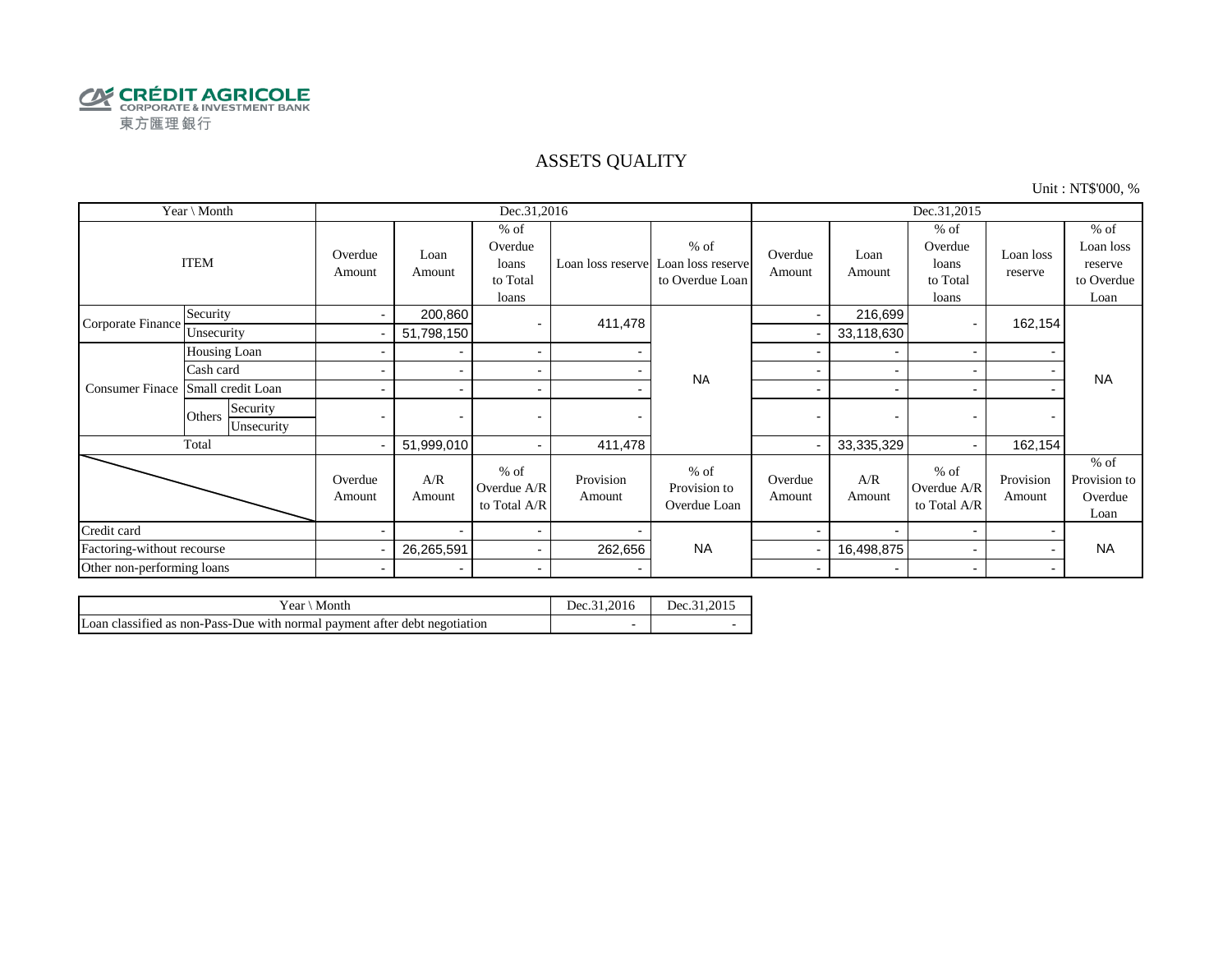

# Credit Exposure Concentration

Unit : NT\$'000, %

| Year $\setminus$<br>Month |                         | Dec.31,2016                                |                      |                                              | Dec.31,2015                  |                                                      |               |                                              |  |  |
|---------------------------|-------------------------|--------------------------------------------|----------------------|----------------------------------------------|------------------------------|------------------------------------------------------|---------------|----------------------------------------------|--|--|
| Ranking                   | Group Name              | <b>INDUSTRIAL</b><br><b>CLASSIFICATION</b> | <b>Credit Amount</b> | % of Credit<br>amount to<br>net worth $(\%)$ | Group Name                   | <b>INDUSTRIAL</b><br><b>CLASSIFICATION</b>           | Credit Amount | % of Credit<br>amount to<br>net worth $(\%)$ |  |  |
|                           | <b>FOXXXXX PIXXXXXX</b> | Manufacturing                              | 8,966,933            |                                              | 313% FOXXXXX PlXXXXXX        | Manufacturing                                        | 9,897,722     | 406%                                         |  |  |
| 2                         | <b>Ouxxxx</b>           | Manufacturing                              | 8,761,219            |                                              | 306% Quxxxx                  | Manufacturing                                        | 8,622,972     | 354%                                         |  |  |
| 3                         | Taxxx Sxxxx Coxxxxxxx   | Manufacturing                              | 5,809,185            |                                              | 203% CxCx                    | Construction                                         | 3,978,009     | 163%                                         |  |  |
| 4                         | <b>CxCx</b>             | Construction                               | 4,960,525            |                                              | 173% Mexxxxxx Cxx            | <b>Financial Service</b><br>Activities               | 3,959,730     | 162%                                         |  |  |
| 5                         | Kixxx                   | Manufacturing                              | 4,738,255            |                                              | 165% CSXX COXXXXXXX          | Manufacturing                                        | 2,820,333     | 116%                                         |  |  |
| 6                         | CSXX COXXXXXXXXX        | Manufacturing                              | 3,831,644            |                                              | 134% Fxx Eaxxxxx Texxxxx     | Manufacturing                                        | 2,059,691     | 84%                                          |  |  |
| 7                         | Hxx Hxx                 | Manufacturing                              | 3,227,325            |                                              | 113% Unxxxx Mixxxxxxxxxxxxxx | Manufacturing                                        | 1,319,910     | 54%                                          |  |  |
| 8                         | Pox Chxx                | <b>Financial Holding</b>                   | 2,615,017            |                                              | 91% Chxxxx Stxxxx            | $\frac{3}{2}$<br>Refining of Iron and<br>$C_{total}$ | 899,528       | 37%                                          |  |  |
| 9                         | Mixxxx Texxxxxxxx       | Manufacturing                              | 2,500,000            |                                              | 87% Yuxxx Moxxx              | Manufacturing                                        | 659,955       | 27%                                          |  |  |
| 10                        | EVXXXXXXX               | Transportation and<br>warehousing          | 1,992,591            |                                              | 70% Taxxxx Cexxxx            | Manufacturing                                        | 626,957       | 26%                                          |  |  |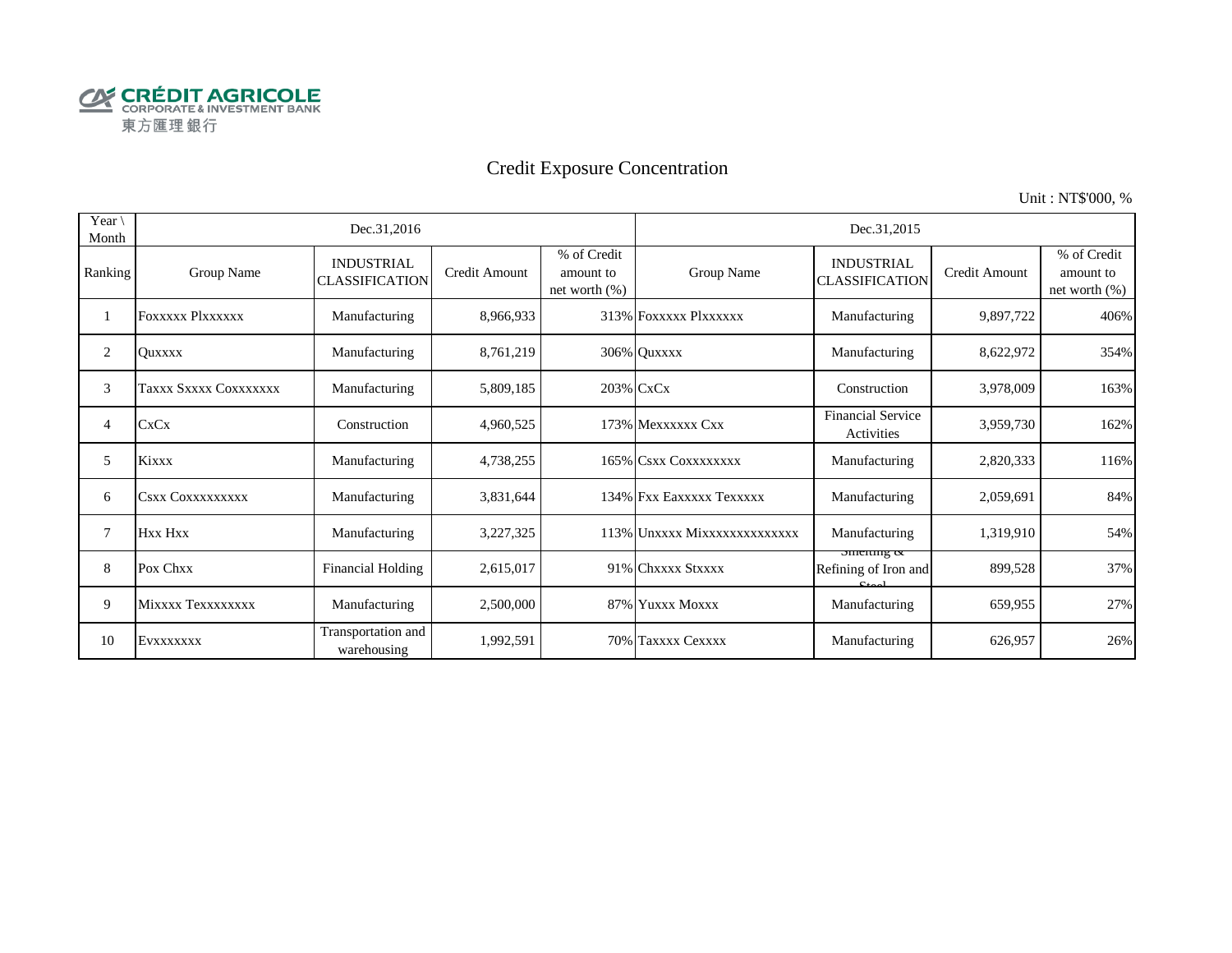

### Interest-Rate Sensitivity - TWD Currency Dec.31,2016

Unit : NT\$'000, %

| <b>ITEM</b>                                                  | $0$ to $90$ days | 91 to 180 days | 181 days to 1 year | over 1 year | <b>TOTAL</b> |  |  |  |
|--------------------------------------------------------------|------------------|----------------|--------------------|-------------|--------------|--|--|--|
| Sensitive assets                                             | 22,877,775       | 3,211,088      | 1,569,688          | 10,230,376  | 37,888,927   |  |  |  |
| Sensitive liabilities                                        | 5,841,608        | 800,000        | 4,850,000          | 628,123     | 12,119,731   |  |  |  |
| Sensitive Gap                                                | 17,036,167       | 2,411,088      | (3,280,312)        | 9,602,253   | 25,769,196   |  |  |  |
| Equity                                                       |                  |                |                    |             | 2,737,707    |  |  |  |
| Ratio of interest-rate sensitive assets to liabi<br>312.62 % |                  |                |                    |             |              |  |  |  |
| Ratio of interest-rate sensitive gap to equity<br>941.27 %   |                  |                |                    |             |              |  |  |  |

## Dec.31,2016 Interest-Rate Sensitivity - USD Currency

Unit : US\$'000, %

| <b>ITEM</b>                                                     | $0$ to 90 days | 91 to 180 days | 181 days to 1 year | over 1 year              | <b>TOTAL</b> |  |  |  |
|-----------------------------------------------------------------|----------------|----------------|--------------------|--------------------------|--------------|--|--|--|
| Sensitive assets                                                | 935,332        | 396,835        | 73,500             | 226,200                  | 1,631,867    |  |  |  |
| Sensitive liabilities                                           | 2,720,096      | 406,254        | 11,000             | $\overline{\phantom{0}}$ | 3,137,350    |  |  |  |
| Sensitive Gap                                                   | (1,784,764)    | (9, 419)       | 62,500             | 226,200                  | (1,505,483)  |  |  |  |
| Equity                                                          |                |                |                    |                          | 3,886        |  |  |  |
| Ratio of interest-rate sensitive assets to liabi<br>52.01 %     |                |                |                    |                          |              |  |  |  |
| Ratio of interest-rate sensitive gap to equity<br>$-38,741.20%$ |                |                |                    |                          |              |  |  |  |

Note:

- 1. Interest-rate sensitive assets or liabilities represent interest bearing assets or interest paying liabilities influenced by the fluctuation of interest rates.
- 2. Ratio of interest-rate sensitive assets to liabilities = Interest-rate sensitive assets ÷ Interest-rate sensitive liabilities (i.e. New Taiwan Dollar interest-rate sensitive assets and New Taiwan Dollar interest-rate sensitive liabilities with tenors of less than one year)
- 3. Interest-rate sensitive gap = Interest-rate sensitive assets  $-$  Interest-rate sensitive liabilities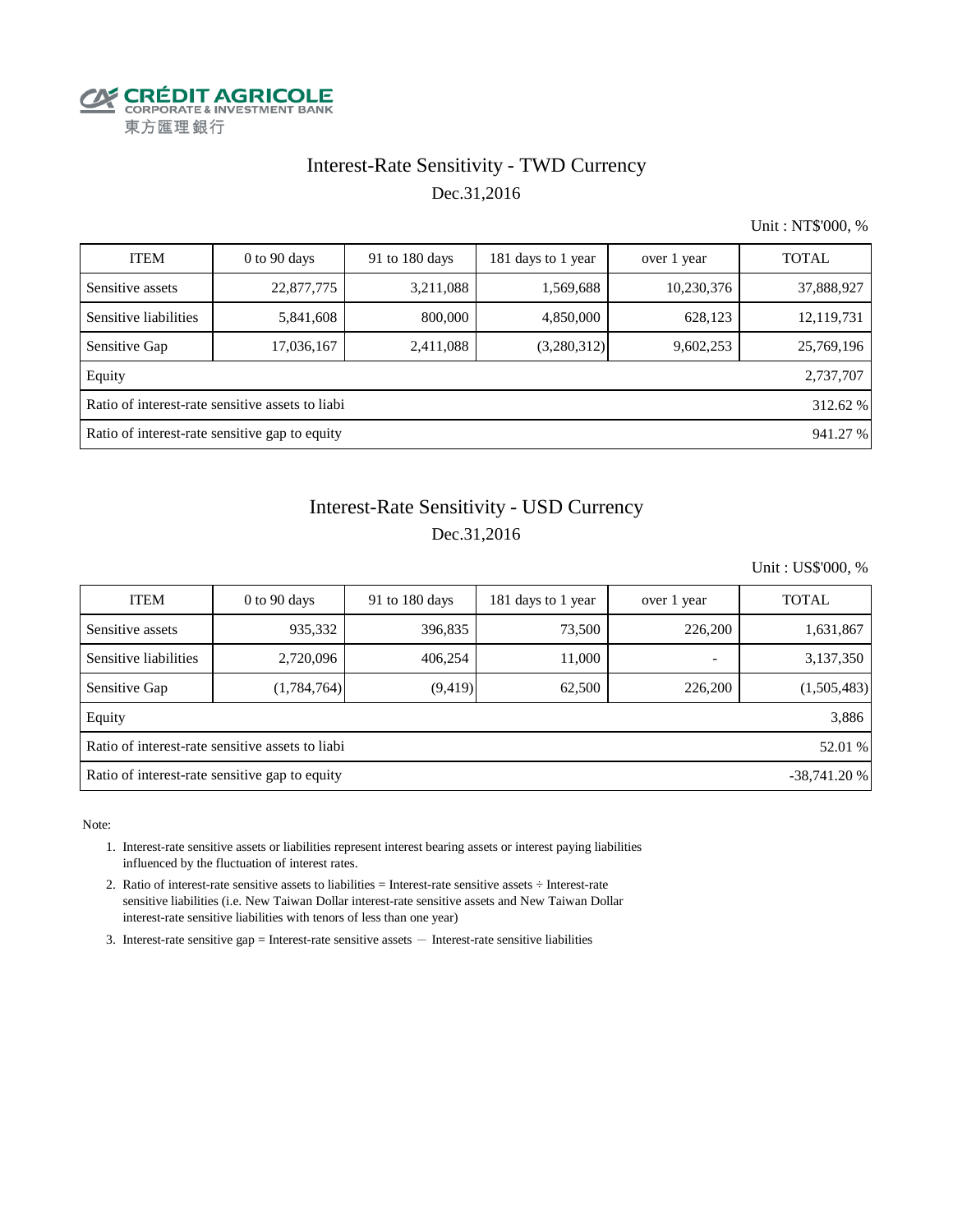

# Ratio of Profitability

Unit : %

| <b>ITEM</b>               |                   | Dec.31,2016 | Dec.31,2015 |  |
|---------------------------|-------------------|-------------|-------------|--|
| Ratio of return on assets | before income tax | $-0.04%$    | 0.32 %      |  |
|                           | after incometax   | $-0.03%$    | 0.29%       |  |
| Ratio of return on equity | before income tax | $-2.34%$    | 17.77 %     |  |
|                           | after incometax   | $-1.68%$    | 15.92 %     |  |
| Ratio of net income       |                   | $-4.47%$    | 38.24 %     |  |

Note:

- 1. Ratio of return on assets = Income before income tax  $\div$  Average assets
- 2. Ratio of return on equity = Income before income tax  $\div$  Average equity
- 3. Ratio of net income = Income before income tax  $\div$  Total revenue
- 4. Income before income tax is the year-to-date accumulated income.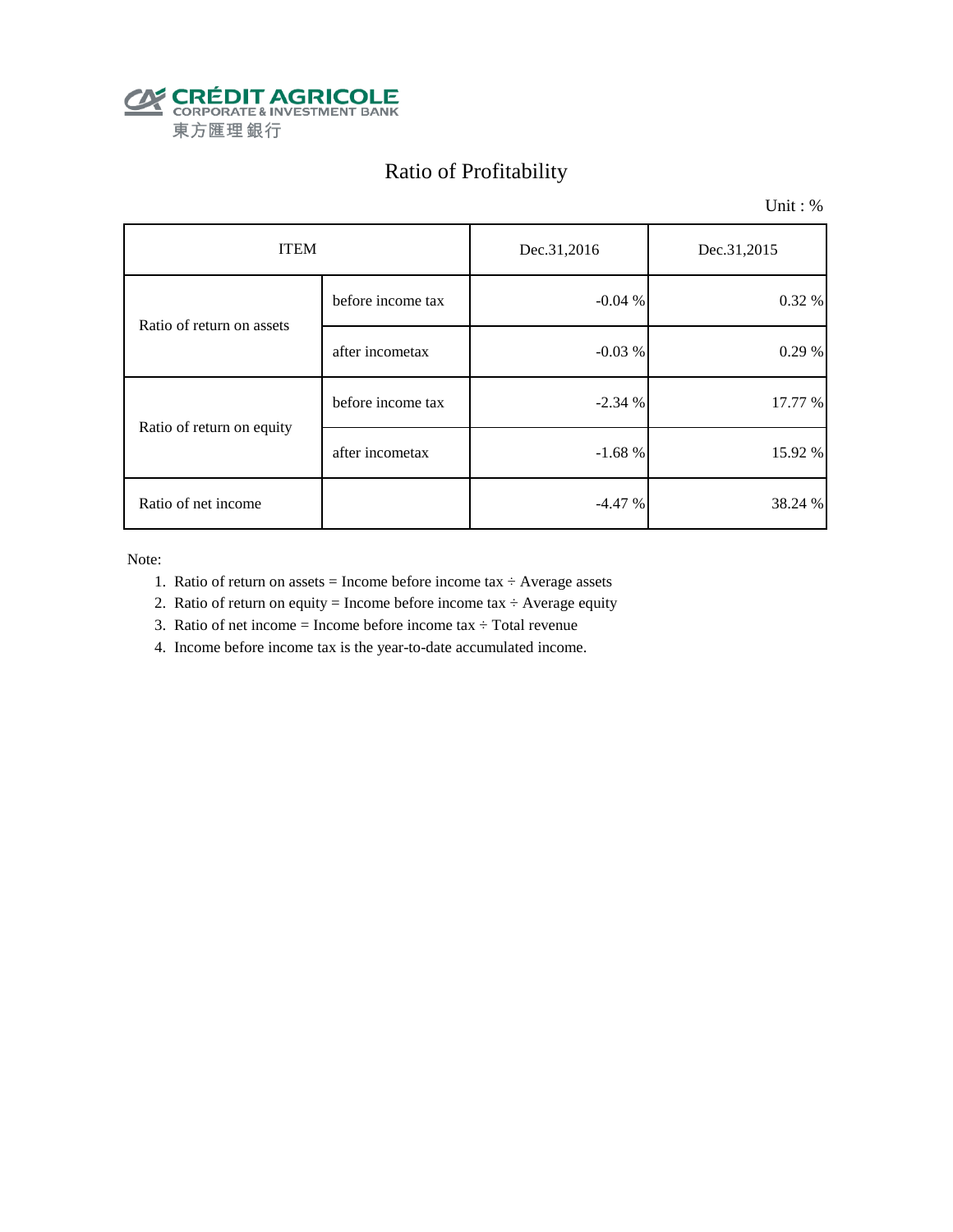

## Analysis of Assets and Liabilities by Maturity Date - TWD Currency Dec.31,2016

Unit : NT\$'000

| <b>ITEM</b> | <b>TOTAL</b> | Amount for the remaining period to the maturity date |                 |                |                       |             |  |  |
|-------------|--------------|------------------------------------------------------|-----------------|----------------|-----------------------|-------------|--|--|
|             |              | $0$ to 30 days                                       | $31$ to 90 days | 91 to 180 days | 181 days to<br>1 year | over 1 year |  |  |
| Assets      | 640,231,108  | 253,826,105                                          | 187,643,102     | 136, 354, 787  | 38,227,380            | 24,179,734  |  |  |
| Liabilities | 639,491,220  | 208,228,251                                          | 231,066,313     | 147,062,531    | 36,212,963            | 16,921,162  |  |  |
| Gap         | 739,888      | 45,597,854                                           | $-43,423,211$   | $-10,707,744$  | 2,014,417             | 7,258,572   |  |  |

Note:

 1. The table includes only New Taiwan Dollar amounts (i.e. excludes assets and liabilities denominated in foreign currency).

## Analysis of Assets and Liabilities by Maturity Date - USD Currency Dec.31,2016

Unit : US\$'000

|             | <b>TOTAL</b> | Amount for the remaining period to the maturity date |                 |                |                       |             |  |  |
|-------------|--------------|------------------------------------------------------|-----------------|----------------|-----------------------|-------------|--|--|
| <b>ITEM</b> |              | $0$ to 30 days                                       | $31$ to 90 days | 91 to 180 days | 181 days to<br>1 year | over 1 year |  |  |
| Assets      | 25,634,062   | 8,371,412                                            | 9,506,809       | 5,383,754      | 1,379,547             | 992,540     |  |  |
| Liabilities | 25,487,807   | 10,428,794                                           | 7,785,213       | 4,975,537      | 1,486,848             | 811,415     |  |  |
| Gap         | 146,255      | $-2,057,382$                                         | 1,721,596       | 408,217        | $-107,301$            | 181,125     |  |  |

Note:

1. The table includes only U.S. Dollar amounts.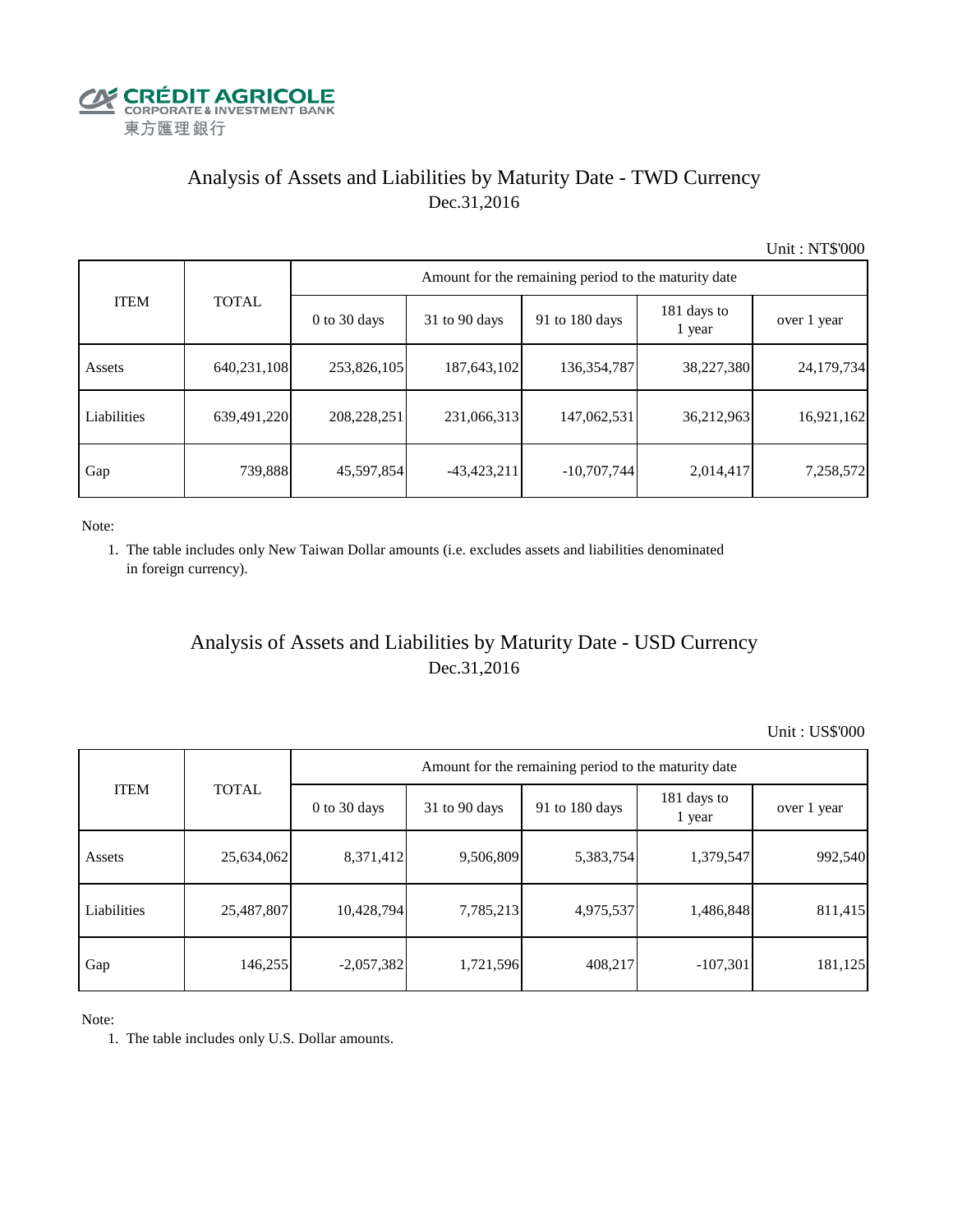

#### Sale of Distressed Debt Information Dec.31,2016

1. Transcation information of distressed debt sale Unit: NT\$'000

Transaction  $\frac{\text{D}}{\text{Date}}$  Counterparty Debt Component Book Value Selling Price Gain/loss from disposal Condition of Agreement Relationship with counterparty - - - - - - - -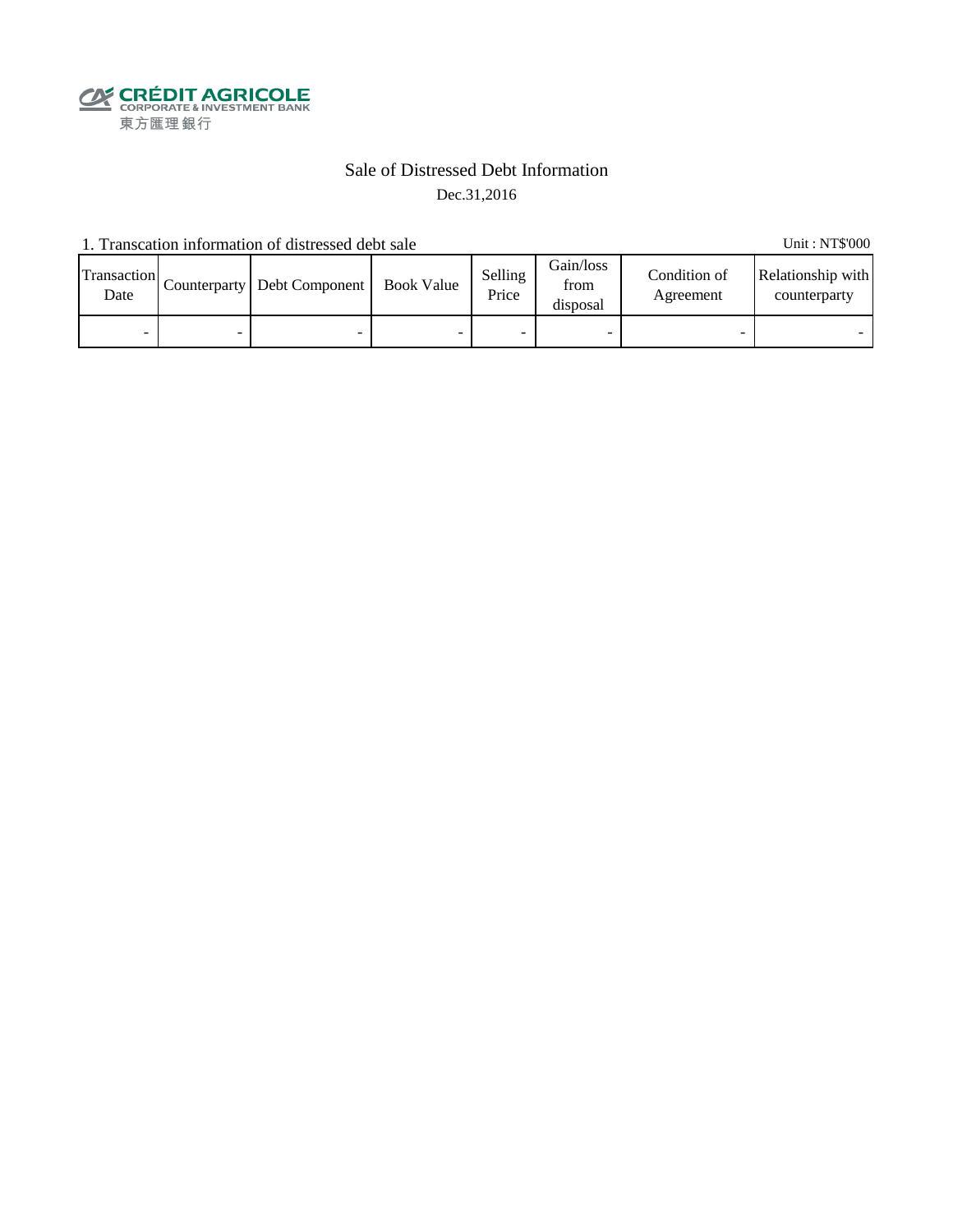

#### Information of reinvestment business Dec.31,2016

Unit : NT\$'000

| Investee<br>company | Main<br>Locatio<br>n<br>Item |           | Stockholdi   Investment          | Realized             | Conditions of share consolidation between the<br>company and its affiliated companies |                                    |                                 |          |                                        |         |
|---------------------|------------------------------|-----------|----------------------------------|----------------------|---------------------------------------------------------------------------------------|------------------------------------|---------------------------------|----------|----------------------------------------|---------|
|                     |                              | Operating | ng ratio in<br>Closing<br>Period | <b>Book</b><br>Value | Gain/Loss in<br>Current<br>Period                                                     | Current number<br>of stock holding | Pro Forma<br>number of<br>stock | of stock | Total<br>Number Stockholdin<br>g ratio | Remarks |
| -                   |                              | -         |                                  | -                    | $\overline{\phantom{a}}$                                                              |                                    |                                 | -        |                                        |         |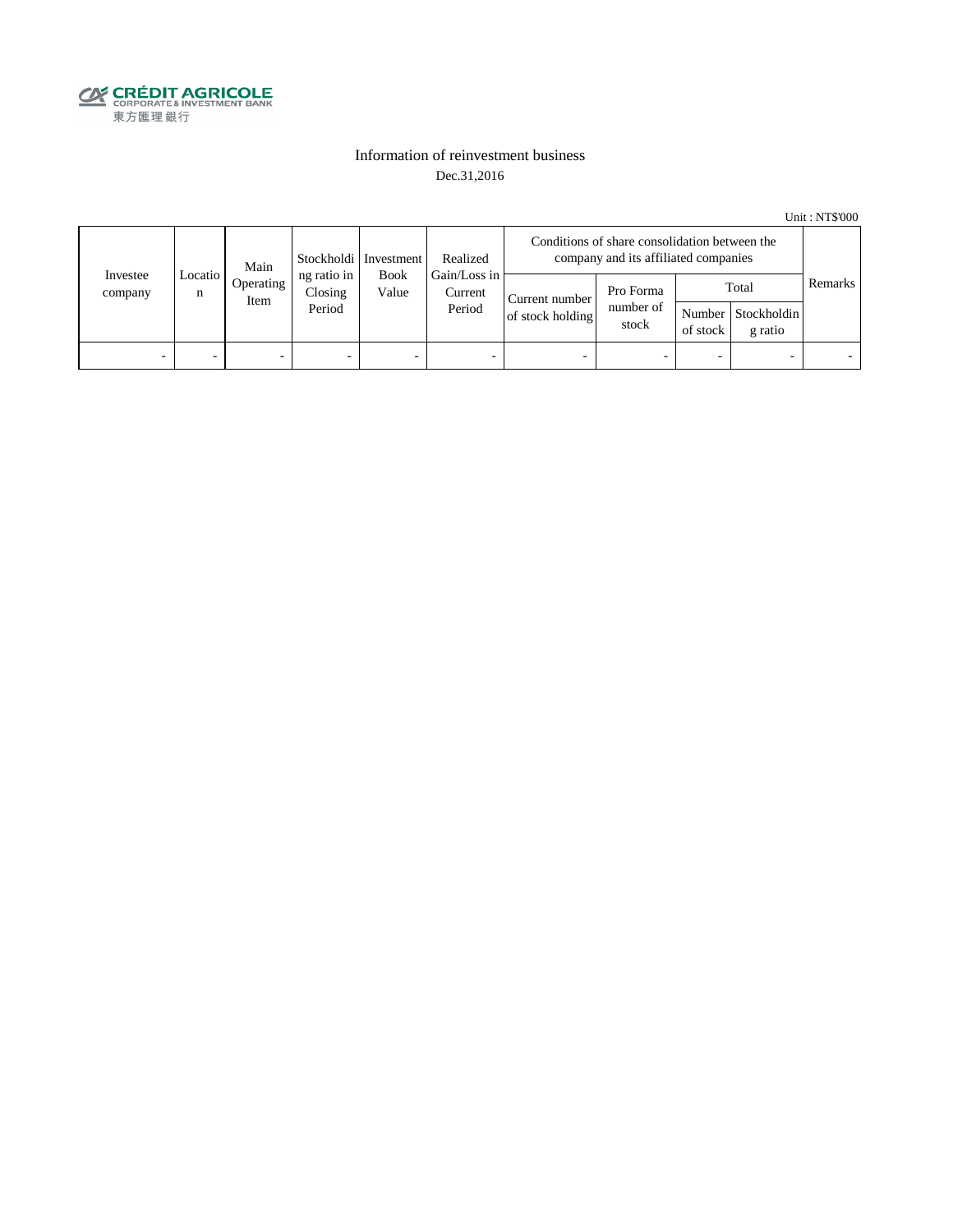

# Ratio of Deposits, Time Deposits and Foreign Currency Deposits to Total Deposits

Unit : NT\$'000, %

|                                | Dec.31,2016 | Dec.31,2015 |  |  |
|--------------------------------|-------------|-------------|--|--|
| Demand deposits                | 9,464,090   | 1,333,402   |  |  |
| % of Demand deposits           | 16.93 %     | 3.34 %      |  |  |
| Time deposits                  | 46,422,055  | 38,619,838  |  |  |
| % of Time deposits             | 83.07 %     | 96.66%      |  |  |
| Foreign currency deposits      | 44,269,147  | 39,262,745  |  |  |
| % of Foreign currency deposits | 79.21 %     | 98.27 %     |  |  |

Note:

1. % of Demand deposits = demand deposits  $\div$  total deposits ;

% of Time deposits = time deposits  $\div$  total deposits ;

- % of Foreign currency deposits = foreign currency deposits  $\div$  total deposits
- 2. Demand deposits and Time deposits include Foreign currency deposits and Treasury deposits.
- 3. Postal office deposits are excluded.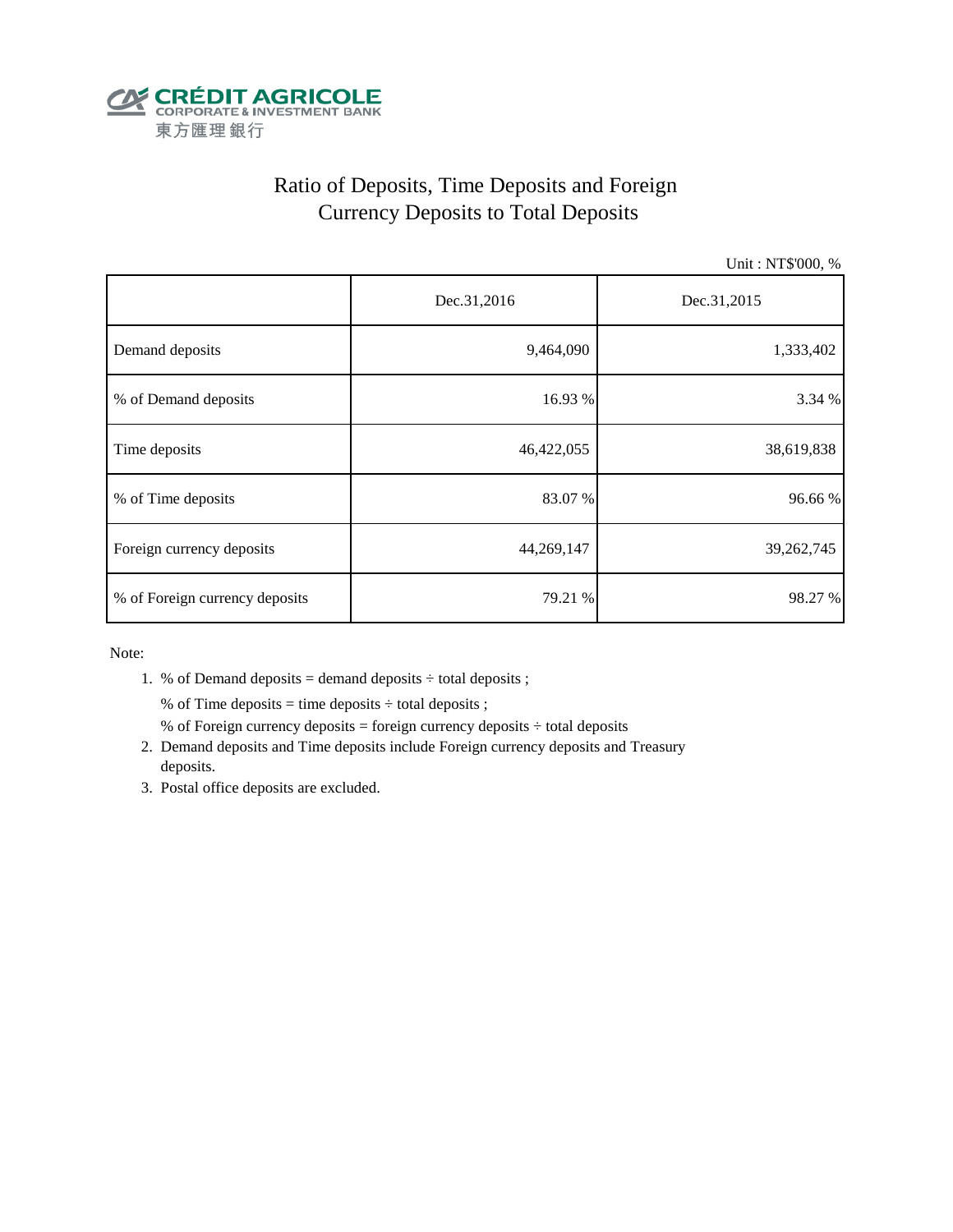

## Ratio of Small and Medium-Size Enterprise (SME) Loans

Unit : NT\$'000, %

|                     | Dec.31,2016 | Dec.31,2015 |  |  |
|---------------------|-------------|-------------|--|--|
| <b>SME</b> Loans    | -           |             |  |  |
| % of SME Loans      | $0.00\ \%$  | $0.00\ \%$  |  |  |
| Consumer Loans      | -           |             |  |  |
| % of Consumer Loans | $0.00\ \%$  | 0.00 %      |  |  |

Note:

1. % of SME Loans = SME Loans ÷ Total Loans;

% of Consumer Loans = Consumer Loans ÷ Total Loans

- 2. Small and Medium-Size Enterprises (SME) are identified according to the definition promulgated by the Banking Bureau.
- 3. Consumer Loans include Housing Loans, Housing Improvement Loans, Car Loans, Employee Loans under Welfare Committee and other individual Consumer Loans.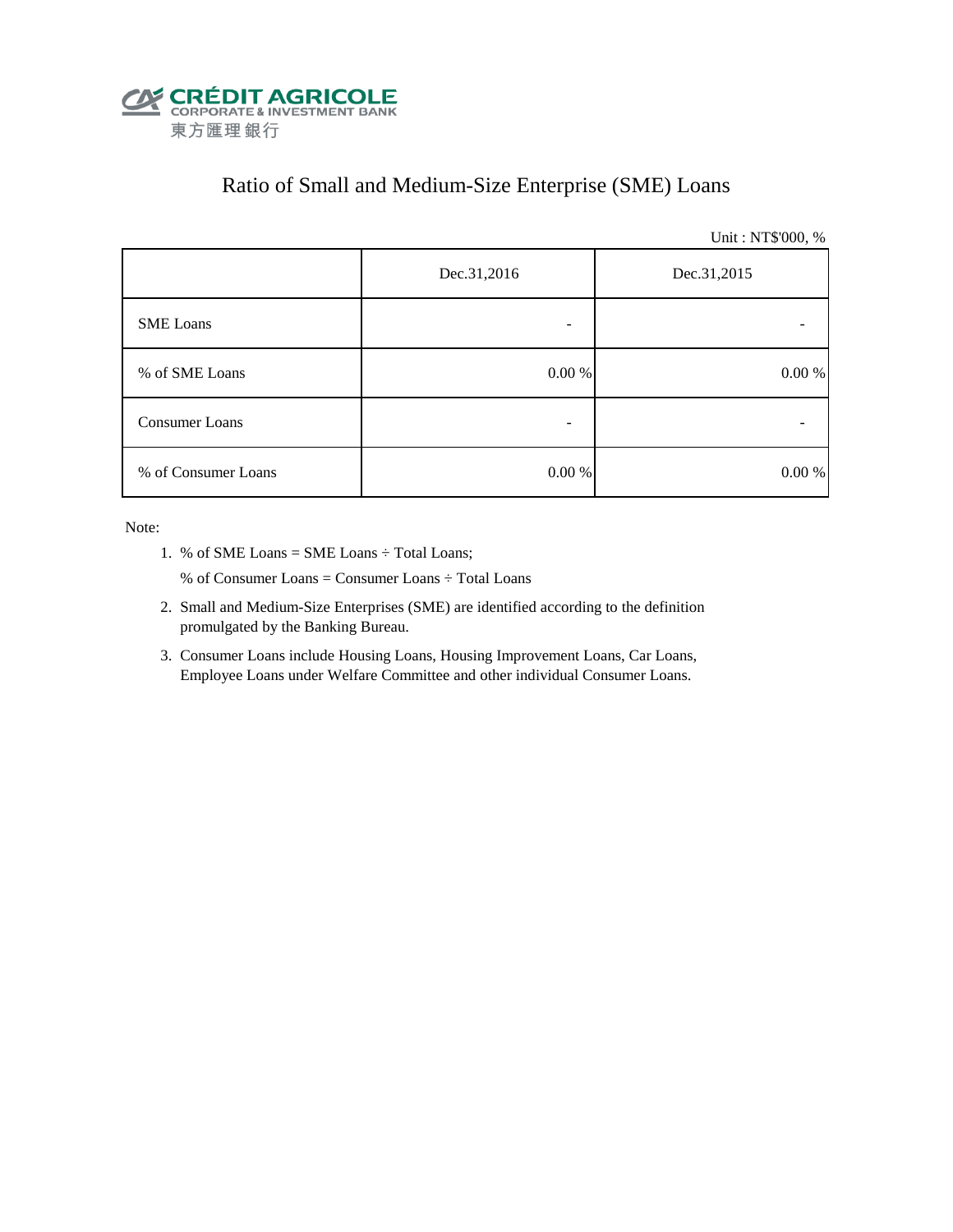

## Interest Bearing Assets and Interest Paying Liabilities

|                                                          |                    |                          |                    | Unit: NT\$'000, %        |  |
|----------------------------------------------------------|--------------------|--------------------------|--------------------|--------------------------|--|
|                                                          | Dec.31,2016        |                          | Dec.31,2015        |                          |  |
| <b>ITEM</b>                                              | Average<br>balance | Average<br>interest rate | Average<br>balance | Average<br>interest rate |  |
| Interest bearing assets                                  | 119,852,514        | 1.36 %                   | 102,513,792        | 0.99 %                   |  |
| Due from Central Bank, other branches<br>and other banks | 37,949,762         | 1.00 %                   | 30,063,271         | 0.60%                    |  |
| Securities purchased                                     | 16,424,718         | 1.91 %                   | 16,490,524         | 1.18 %                   |  |
| A/R Forfaiting - without recourse                        | 20,677,211         | 1.01%                    | 14,047,159         | 0.89 %                   |  |
| Loans, discounted notes and bills                        | 44,800,823         | 1.47 %                   | 41,912,838         | 1.20 %                   |  |
| Interest paying liabilities                              | 116,866,705        | 0.90%                    | 98,990,844         | 0.77 %                   |  |
| Due to banks and other branches                          | 77,878,944         | 0.78 %                   | 62,026,110         | 0.83 %                   |  |
| Deposits (demand deposits, time<br>deposits and NCD)     | 38,987,761         | 1.14 %                   | 36,964,734         | 0.66%                    |  |

Note:

1. Average balance is based on daily average balance of interest bearing assets or interest liabilities.

 2. Interest bearing assets or interest paying liabilities are disclosed in accordance with the chart of accounts or their nature.